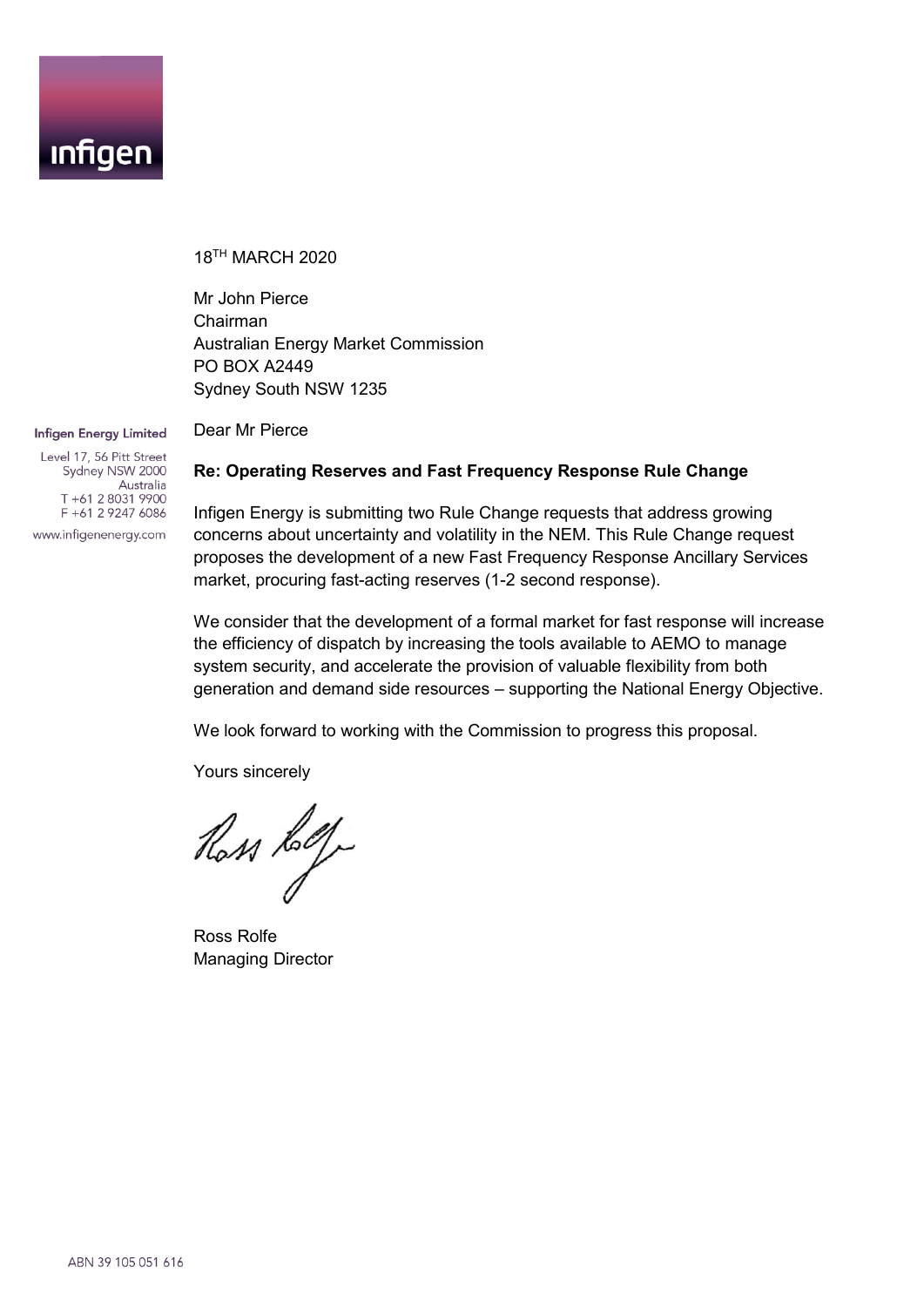## **Part A – Operating Reserves**

## **1. Context for the Rule Change Request**

The NEM's plant stock was historically dominated by synchronous generators but in response to falling costs and environmental objectives, the NEM has seen sharply rising levels of asynchronous generation, particularly wind and solar PV (Variable Renewable Energy; VRE). VRE has progressively displaced certain aging synchronous generation units, and AEMO's Draft 2020 Integrated System Plan shows this trend continuing under all scenarios.

This has led to a reduction in other services that were previously provided for free along-side energy production from synchronous units, including inertia, system strength and tight deadband primary frequency control.

Furthermore, new and unknown modes of failure, extreme weather conditions and major network events have resulted in greater focus on Contingency events that have traditionally been classified as *non-credible*. The timescale for responding to some events is measured in milliseconds (exacerbated by lower inertia conditions) and AEMO does not currently appear to have the ability to procure fast-acting services on shorter timeframes.

These challenges have manifested in several ways:

- AEMO has increased the quantity of Regulation FCAS procured (Figure 1) in response to reduced Frequency performance;
- Increased occurrence of Lack of Reserve (LOR) periods, characterised by low Operating Reserves and more frequent procurement and activation of Reliability and Emergency Reserve Trader (RERT) reserves;
- Changed acceptable operating envelope, including reclassifying non-credible Contingencies and a recent rule change request for a Mandatory Primary Frequency Control response from all capable assets with a very tight deadband of +/-15mHz; and
- Increase operational headroom required for prudent management of the power system – including local requirements for Contingency FCAS with AEMO considering regional requirements for Contingency FCAS under normal conditions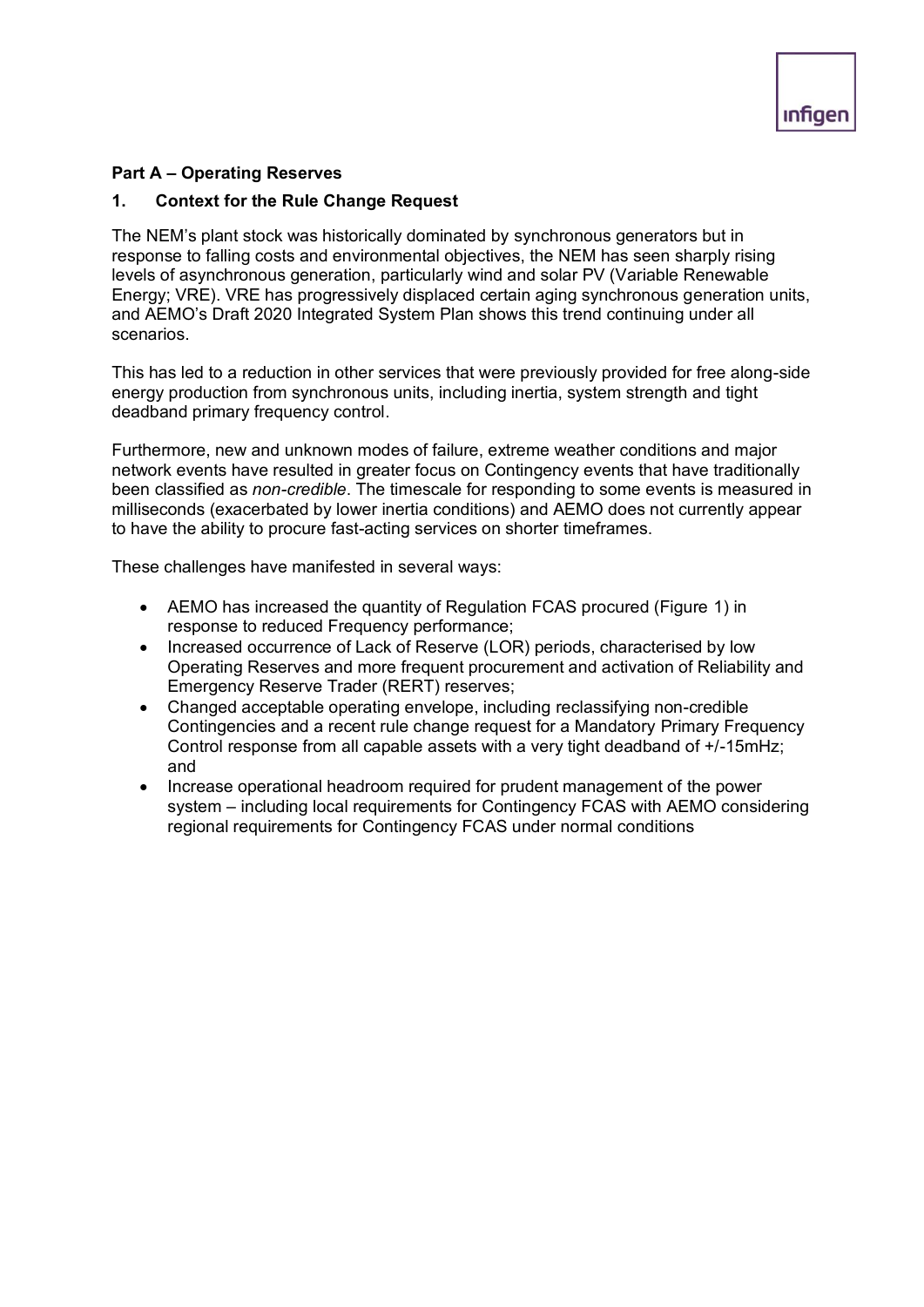

# **Figure 1 - Increase in quantity of procured reserves - Average by Month (Source: AEMO)**



In our view, it is critical to address these issues now, and before they further impact the reliability of the power system or, alternatively, require greater and more disruptive market changes or interventions. In particular, we consider that:

- Historically, power system 'modes of failure' were well understood, and an N-1 approach to system operations within the current suite of FCAS Regulation & Contingency services was entirely appropriate. But new modes of failure now exist and are not well understood and difficult to predict – these will need to be responded to very rapidly;
- Potential future shortfalls need to be addressed pre-emptively and 'early' rather than in response to a crisis, and the best approach to do this is via creating transparency through markets for required services.

#### **2. Problem Statement – Fast Frequency Response**

System inertia has declined significantly as the NEM transitions from conventional fossil-fuel generation to flexible, asynchronous resources. Inertia is a measure of the ability of the system to slow the rate of change in Frequency due to sudden changes in supply and demand. It is provided by synchronous generators such as coal, hydro and gas-fired power stations as well as synchronous condensers. South Australia has experienced a steady decline in inertia over the last six years. Figure 2 shows this decline from FY14 to FY17, and this trend has continued with a rising 'asynchronous to synchronous generation' ratio. In FY17, minimum inertia levels fell below 1000MW.s. on 21 December 2018. AEMO declared an inertia shortfall in the South Australia sub-network.1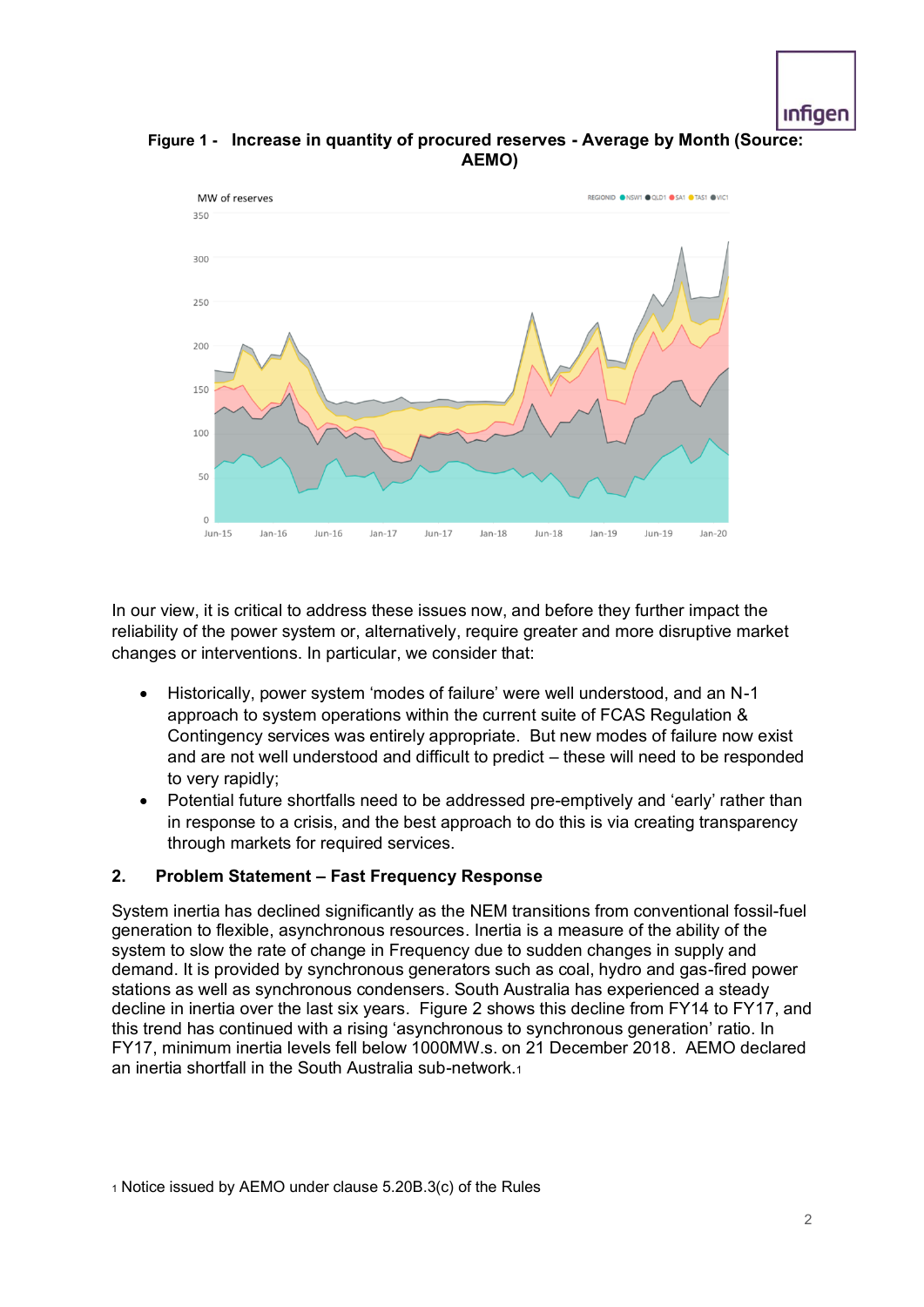25,000 20,000 nertia (MWs) 15,000 10,000 5,000  $\mathbf 0$  $0%$ 20% 40% 60% 80% 100% Percentage of time inertia is exceeded 2013/14 2014/15 2015/16 2016/17

**Figure 2 - Reduction in inertia over time (Source: AEMO)**

Inertia from synchronous generators provides an inherent response to slow the Rate of Change of Frequency (RoCoF) of the system. If the Frequency changes too fast, existing protection systems (including Regulation FCAS and Contingency FCAS) cannot respond quickly enough to "catch" the system, potentially leading to load shedding. As shown in Figure 3, Frequency falls further and faster in a low inertia system, reducing the time available for Frequency responsive resources to deliver the requisite arresting power necessary to create an acceptable Frequency nadir. In some regions, the amount of 6 Second Contingency FCAS is increased during periods of low inertia, whereas introducing a faster acting response may mitigate this requirement.2



**Figure 3 - Impact of reduced inertia on frequency performance**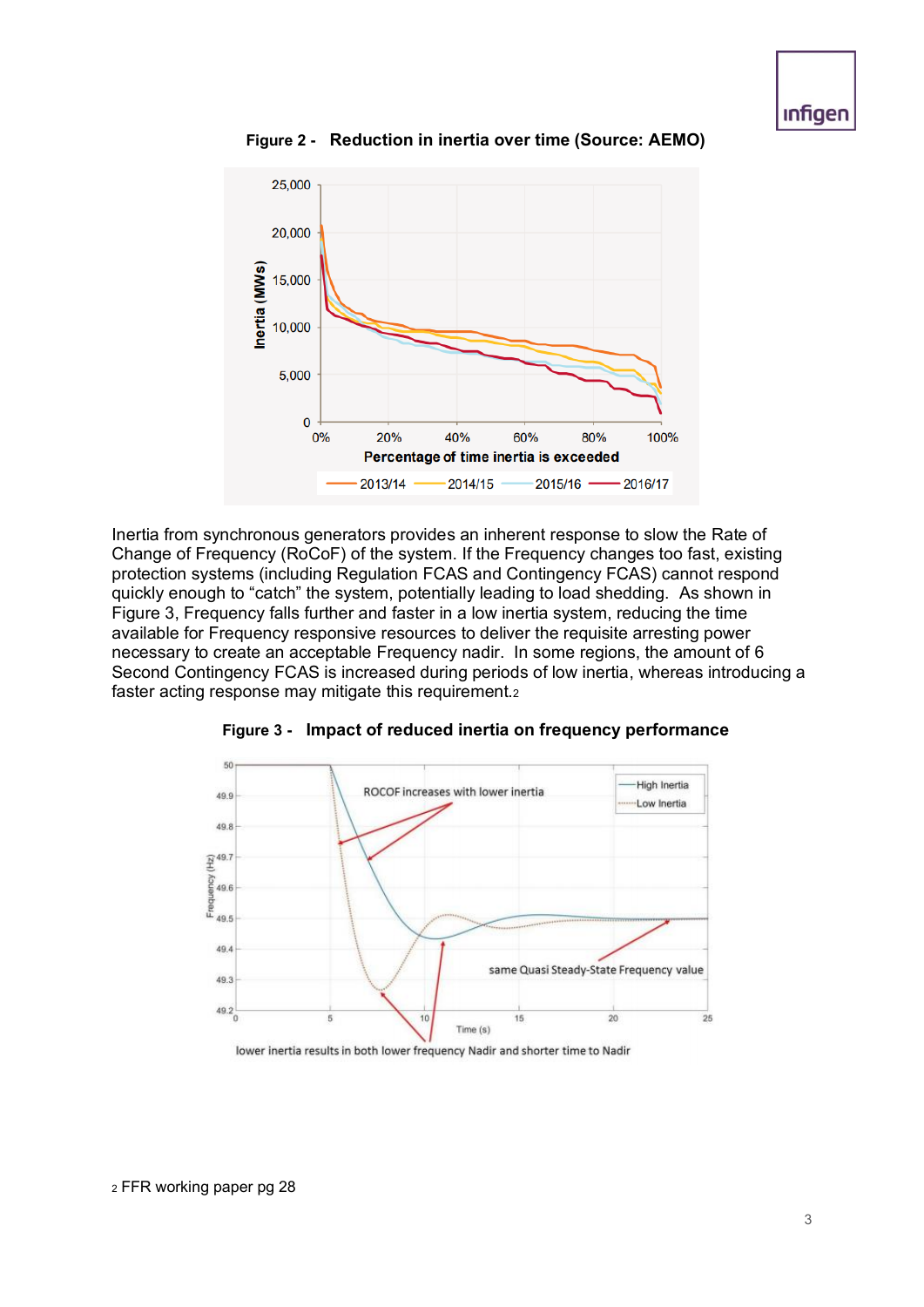The need for Fast Frequency Response (FFR) has been explored extensively by AEMO3, AEMC4, external consultants, and several trials have been initiated. In our opinion, it is critical to establish an appropriate market sooner rather than later, and provide a clear market signal to market participants. This will reduce the risk of major disruptions when possible but unexpected events occur (such as was the case in South Australia when the last remaining coal power station closed and no contingency planning had been undertaken).

While FFR does not (currently) avoid the need for physical inertia, it provides for a broader operating envelope for the grid – allowing for operating with larger contingency events at lower levels of inertia.

# **3. Proposed Market for Fast Frequency Response**

Infigen's rule change proposal focuses on resources responding to changes in frequency in order to counteract the effect of reduced inertial response5. Specifically, Infigen sees merit in developing a new FFR service, procuring resources to deliver:

- A rapid increase or decrease by generation or load triggered by a locally sensed Frequency deviation at a defined level; and
- Reaching full response in a timeframe less than 2 seconds.

Infigen proposes the implementation of two new FCAS markets: FFR Raise and FFR Lower. These services would be procured by AEMO in a similar fashion to the current Contingency FCAS markets. Whereas the contingency FCAS markets require a response in within 6s/60s/5min, additional FFR would respond rapidly to meet a response in less than two seconds.

FFR participants would be able to continue to participate in all Contingency markets (as the current design allows) and pass on the response from FFR to 6s, 60s and 5mins. This provides an incentive to technologies capable of Fast Frequency Response to rapidly respond after a contingency, reducing the frequency nadir and ensuring the system is more resilient. Effectively, FFR provides AEMO with an additional "lever" to be able to operate the system in low system inertia conditions.

To deliver maximum value to consumers, this market must be a two-sided market with generators and loads able to participate in providing FFR. Whilst FFR is a new capability, generators and loads have both proven the ability to provide FFR services<sup>6</sup>. Having a twosided market will likely drive sufficient competition in an emerging capability and ensure low cost delivery of the service in the long-run.

#### **3.1.1. Trigger of procurement**

FFR would always be procured alongside existing Contingency FCAS markets. FFR procurement would be modelled on the existing Fast Raise and Fast Lower Contingency services

- /media/Files/Electricity/NEM/Security\_and\_Reliability/Reports/2017/FFR-Working-Paper---Final.pdf
- <sup>4</sup> For example, <https://www.aemc.gov.au/markets-reviews-advice/frequency-control-frameworks-review>

<sup>3</sup> For example, https://www.aemo.com.au/-

<sup>5</sup> Synthetic inertia verses fast frequency response: a definition

<sup>6</sup> Source of Ireland FFR load, batteries wind farms etc etc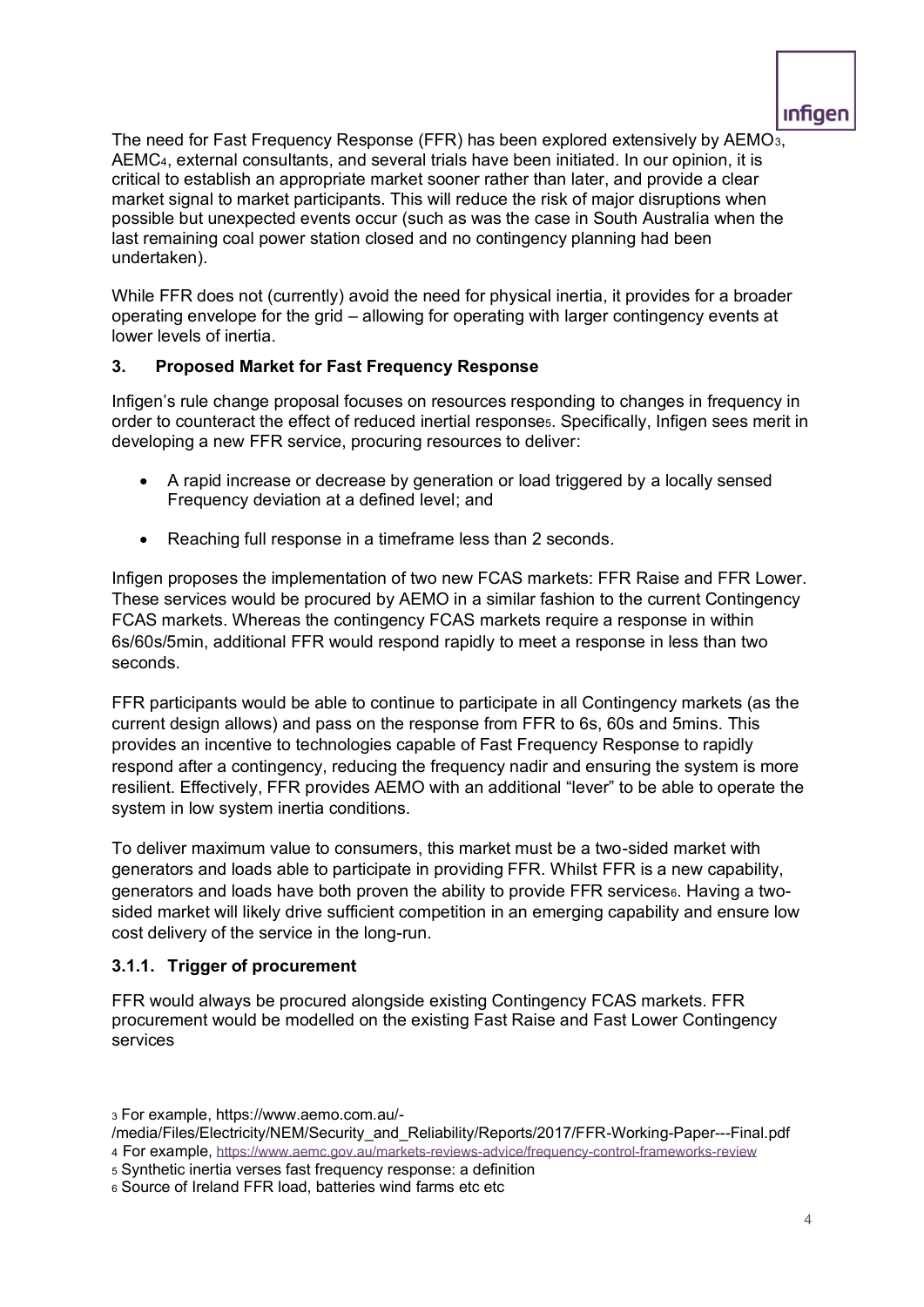## **3.1.2. Volume to procure**

There is a delicate interaction between the levels of FFR, Primary Frequency Response (PFR), and inertia required to support a secure system7. Procuring the right amount of FFR becomes particularly important as inertia decreases. Understanding the marginal economic benefit of procuring additional FFR compared to imposing constraints on power system operation (reducing Contingency size) or procuring additional inertia (e.g., directing on units or procuring synchronous condensors) is required to provide clear price signals for tradingoff each service. In our view, the volume of FFR service procured should be calculated based on Contingency size with the consideration of system inertia.

## **3.1.3. Eligibility of FFR providers**

We propose that the appropriate response time should be determined in the Market Ancillary Services Specification (MASS). AEMO has indicated that full response is feasible from some FFR resources in 250ms, but a response time of 0.5-2 seconds may be appropriate to maximise the pool of supply-side options (and market participation).

Enabled (and activated) resources should be required to sustain response until the next FCAS Contingency market response time (i.e. up to 6 seconds, the existing Fast Contingency FCAS market).

## **3.2. How this rule change will address the issues**

## **3.2.1. Contribution to the NEO**

The proposed market for FFR market will contribute to the NEO through:

- Providing a market price signal for Fast Response to frequency deviations, supporting the resilience of the system with low inertia;
- Improving transparency in the market by clearly pricing the trade-offs between different options for managing system security. I.e., AEMO will be able to co-optimise in the NEMDE the level of inertia, FFR, and transmission flows (i.e., largest credible contingency) based on offered bids;
- Accelerate the transition to a two-sided market by providing further opportunities and value for Demand Response, which (in some cases) can deliver very rapid reductions in load that are not fully valued under PFR; and
- Agreeing on a clear framework and market for FFR will allow project developers to model the future value of FFR, and accelerate the uptake of these technologies, including incremental upgrades to proposed projects to deliver FFR.

#### **3.2.2. Costs and benefits**

The cost of FFR procurement will need to be recovered from consumers, and will represent an additional cost. However, we expect in general FFR will only be procured where it is least-cost to do so – i.e., based on AEMO's constraints and offers for energy and FFR (and other FCAS services), FFR is procured and reduces total system costs. Any fixed component of FFR procurement (e.g., to manage unexpected events) would need a separate cost-benefit calculation. The availability of FFR will ultimately benefit consumers by delivering additional tools for managing system security, that will allow more efficient dispatch particularly under low-inertia conditions (e.g., by allowing greater production from low marginal cost wind and solar resources). Consumers may also benefit from improved system resilience to (historically) non-credible events.

<sup>7</sup> [https://www.aemo.com.au/-/media/Files/Electricity/NEM/Security\\_and\\_Reliability/Reports/2017/2017-03-10-GE-](https://www.aemo.com.au/-/media/Files/Electricity/NEM/Security_and_Reliability/Reports/2017/2017-03-10-GE-FFR-Advisory-Report-Final---2017-3-9.pdf)[FFR-Advisory-Report-Final---2017-3-9.pdf](https://www.aemo.com.au/-/media/Files/Electricity/NEM/Security_and_Reliability/Reports/2017/2017-03-10-GE-FFR-Advisory-Report-Final---2017-3-9.pdf)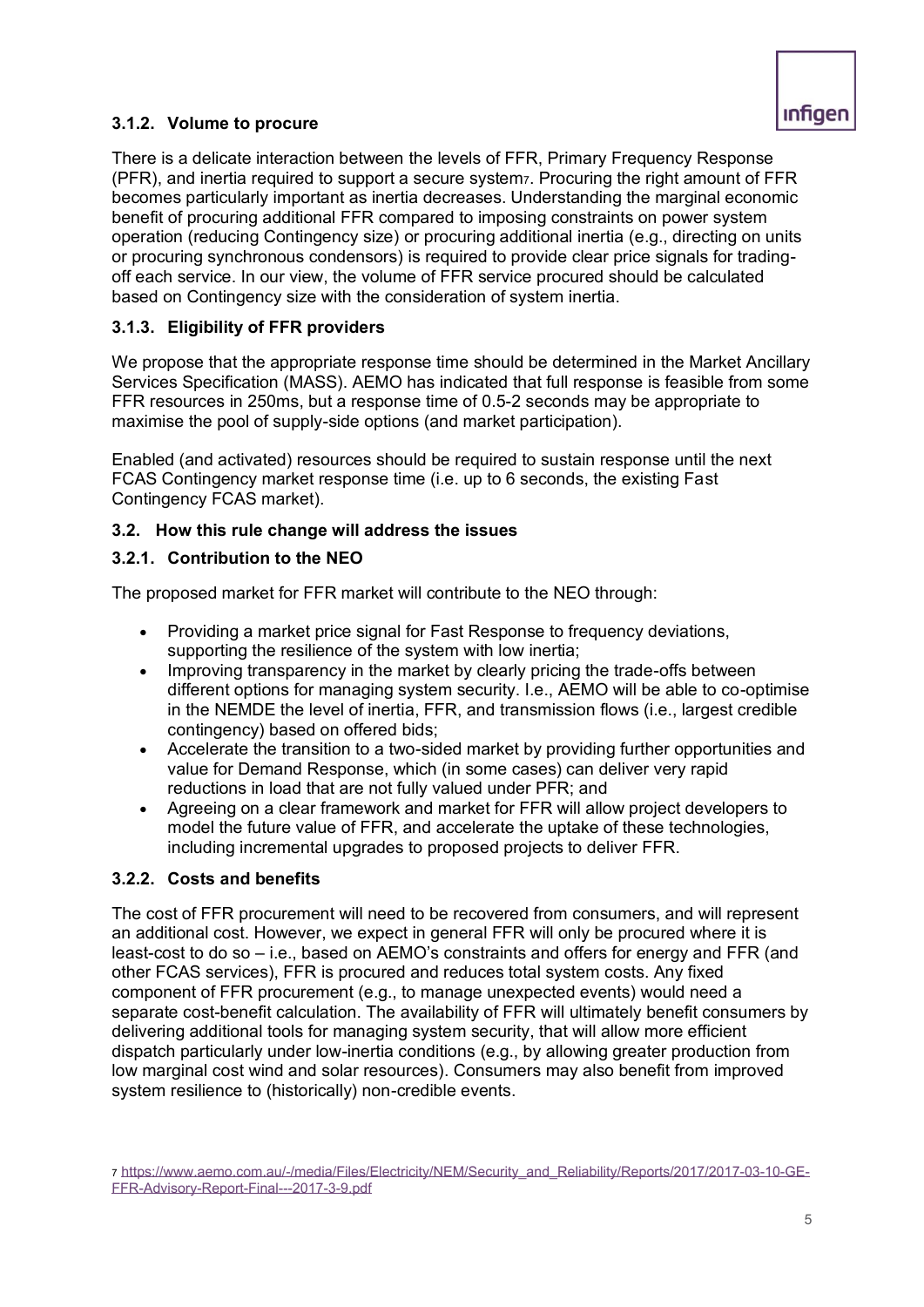

The rule change will require changes to AEMO's dispatch and settlement systems, including NEMDE. AEMO will also need to determine the appropriate specifications for the FFR service, and how the volume of FFR to be procured should be cooptimised with other services or NEMDE constraints.

Flexible, dispatchable resources including demand response will have their value recognised. Participants in the new market will need to develop appropriate procedures to respond to the Reserve signals, and updated settlement procedures. For some resources, additional high-frequency metering may be required to participate in the FFR market.

#### **3.2.3. Stakeholder Support for introducing FFR in the NEM**

Many independent, industry, and government bodies in Australia support the notion of introducing an FFR market. The Finkel Review, CSIRO and Energy Networks Australia noted there will likely be a need to amend the existing service definitions in the NEM to ensure previously inherent services, such as inertia and Fast Frequency Response, are explicitly identified and secured. The Generator Group submission to the AEMC on the Frequency Control Framework Review supported the idea that given greater VRE generation, the current approach of frequency control in the NEM is no longer appropriate, and accordingly, there are potential requirements and opportunities to introduce new services such as fast FCAS. The Clean Energy Council also supports Fast Frequency Response to be pursued pre-emptively.

AEMO prepared a working paper in 2017 to facilitate discussion of the technical characteristics and capabilities of potential sources of FFR. The working paper explored opportunities and roles for FFR and identified a set of possible services that could provide value in the NEM. In addition, AEMO provided advice to the Essential Services Commission of South Australia that enabling FFR services in the NEM may allow the Frequency Operating Standards to be met with a lower level of synchronous inertia, and potentially a lower long-term cost.

The Commission will recall that it published the Frequency Control Frameworks Review in July 2018. The AEMC Review examined the broader structure of the existing FCAS markets and determined FFR and inertia services needed to be incorporated as the nature of the NEMs supply and demand dynamics continue to change. The Commission concluded that the best approach to the procurement of frequency services in the longer-term needs to be performance-based, dynamic, transparent, and included analysis of pricing mechanisms that could incorporate a range of frequency services including inertia. FFR has been identified as an ongoing program of work for the AEMC and AEMO to undertake to address the identified issues before or as they emerge.

#### **3.2.4. Undervalued Resources**

A rapid response following a Contingency event becomes a valuable option for maintaining the Frequency Operating Standard in a power system with lower inertia.8 Conversely, emerging resources (batteries, Demand Response) have increased capabilities that can deliver fast services but are not valued (or utilised) in our current market design.

An excellent practical example relates to utility-scale battery energy storage systems. Battery response times to a frequency event are limited by their droop setting. By way of specific example, a 50MW (50MWh) Battery may be eligible for as little as 20 MW of 6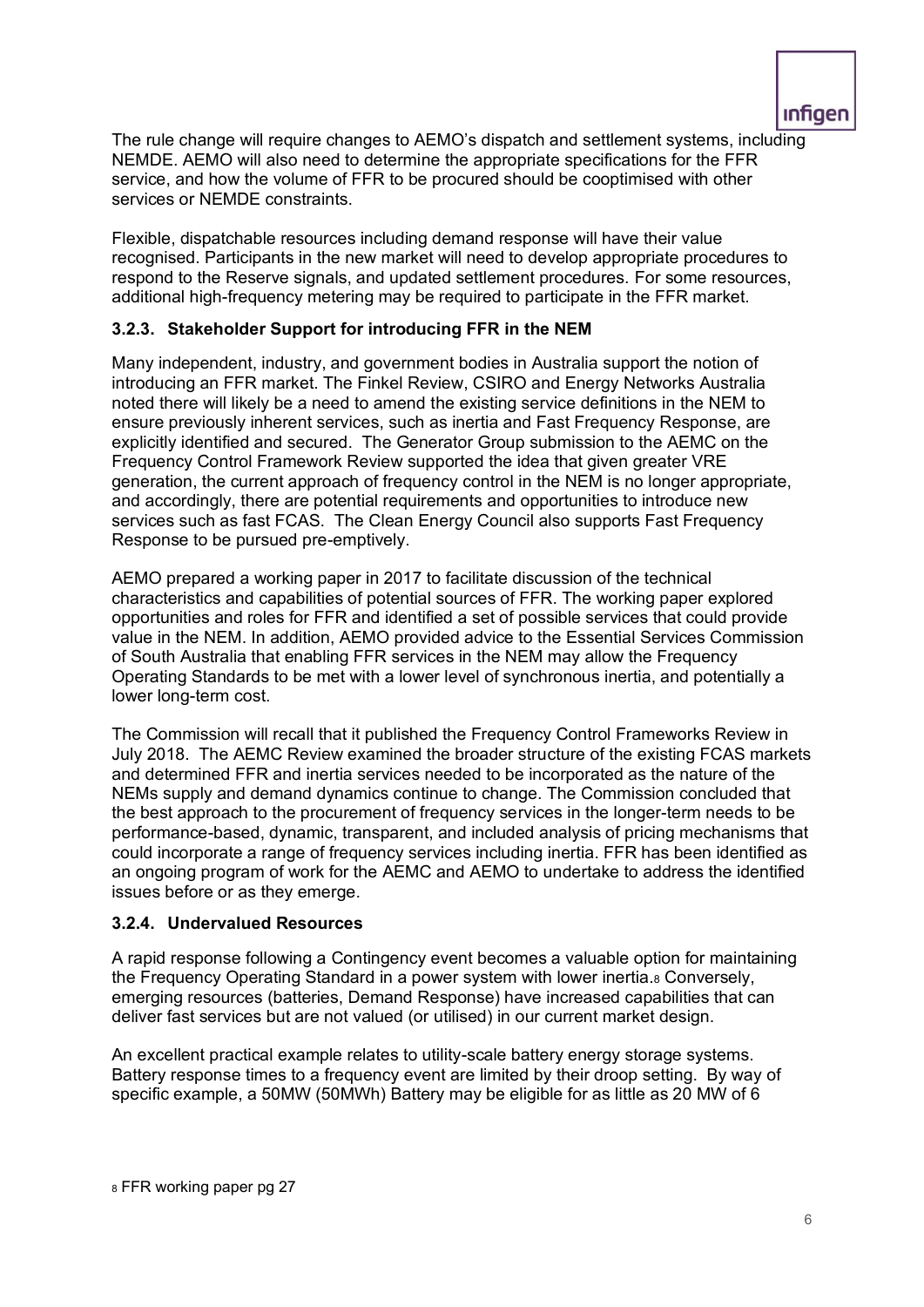

Second Contingency FCAS (due to its droop setting), despite being capable of delivering up to 100 MW of response (from charging to discharging) in milliseconds if required.

#### **3.2.5. The need for a market mechanism**

AEMO recently developed Rule changes proposing a mandatory tight deadband response from all capable market generators. We accept the need for greater Primary Frequency response. However, in our view this approach is flawed because it does not identify how much response is required, does not ensure headroom will be available to deliver the response, and does not follow sound market design principles for adequately pricing the required resources. A generally accepted principal in economics is that a mis-priced good will be under-supplied in the long run.

A clear market mechanism will reduce the risk of further ad hoc interventions and inefficient obligations in the future.

## **3.2.6. Clearer assessment framework for trials and funding**

AEMO and ARENA have supported development and trials of technologies that deliver FFR. Recent projects that have received funding from ARENA and have demonstrated the value and capability of FFR include:

- ESCRI-SA Battery Energy Storage;
- Hornsdale Power Reserve; and
- Hornsdale 2 Wind Farm.

We consider the technology is now at a point where an established market will provide a framework for future funding and trials, improving clarity for the market and better focussing funding.